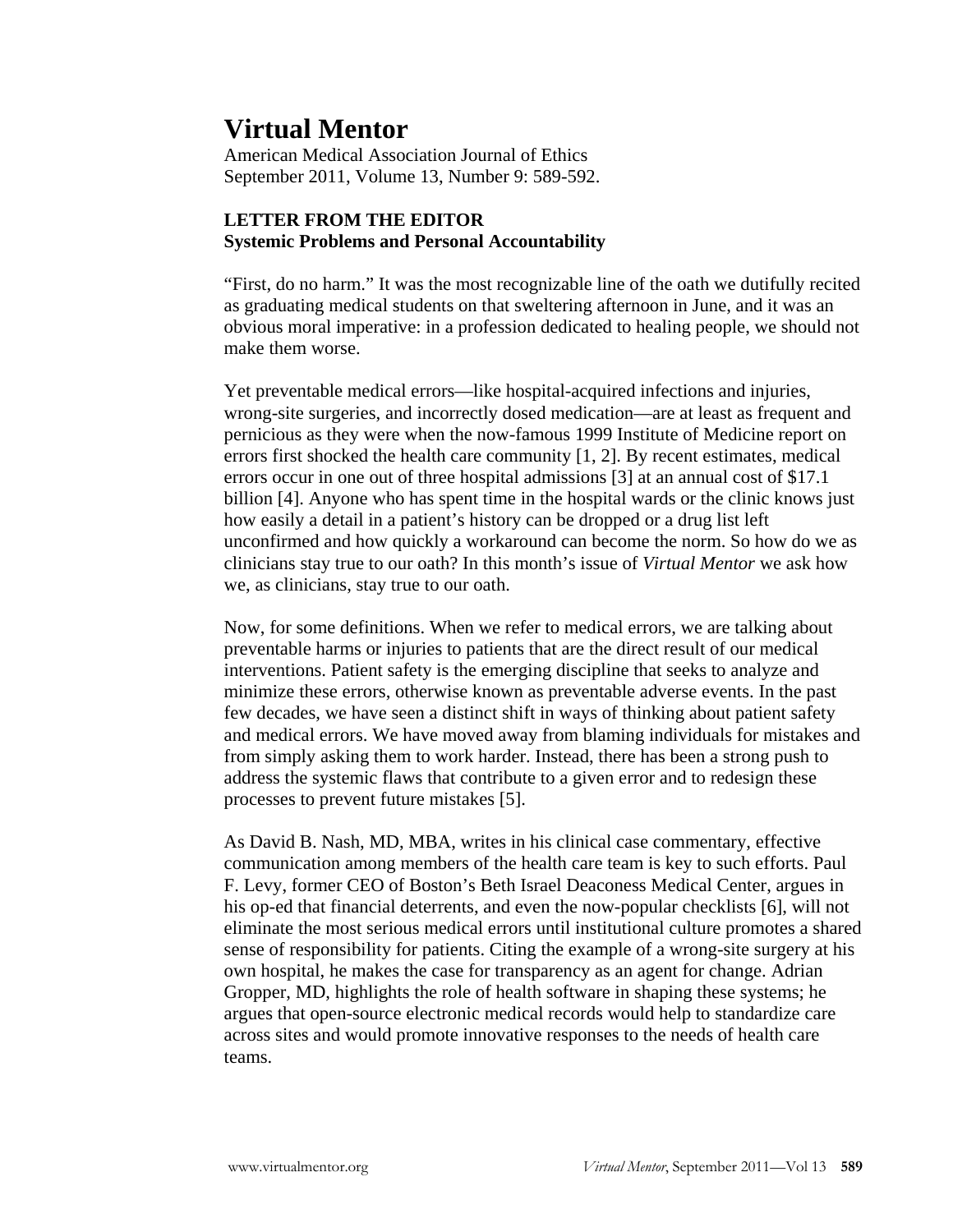Some are concerned, however, that the pendulum of blame might have swung too far in the systems direction. Kavitha V. Neerukonda, JD, MHA, reviews an article in which health policy experts Robert Wachter and Peter Pronovost consider if "noblame" policies diminish individual clinicians' accountability and therefore might explain lack of improvement in rates of hand washing and other safety measures [7].

So what is the extent of a physician's responsibility to her patients when she has limited time and competing work demands? Dan Blumenthal, MD, MBA, tackles this difficult question in the context of outpatient medicine, in which the patient's participation in his or her care is particularly meaningful. As we are learning, asking patients to take an active role in their care can make it safer.

The medical community has learned the importance of disclosing what mistakes do occur despite our best efforts and apologizing for them [8]. But should we ask or expect harmed patients to forgive their care givers? In exploring this question, Nancy Berlinger, PhD, writes about the cultural underpinnings of our society's views on forgiveness and argues that self-forgiveness may be just as important and difficult to achieve.

For many, medical error is synonymous with lawsuit, and, in fact, a recent study estimates that by the time they turn 65, 75 percent of physicians in low-risk specialties and 99 percent in high-risk specialties will have been sued [9]. Valarie Blake, JD, examines health courts, a new approach to mitigating the disruption and cost of our current medical malpractice system that is now being tested.

Inherent in the study of patient safety is the imperative to measure our errors to better learn from them. Allan S. Frankel, MD, considers the history and the ethical implications of patient safety organizations, created by Congress in 2005 to confidentially collect adverse event data on a grand scale.

Patient safety is a particularly challenging concept for medical trainees, who are more likely than not to be involved in errors and are extremely sensitive to their consequences [10, 11]. In a clinical commentary, Andrew A. White, MD, and Thomas H. Gallagher, MD, reflect on the impact of committing an error on the trainee's well-being and ability to care effectively for other patients, and on the responsibilities of the trainee and his or her institution to address the error.

For then medical student Elaine Besancon, MD, classroom lessons in patient safety meant little until she watched her mother suffer as a result of multiple medical errors. In a moving personal narrative, she writes about how her experience playing the dual roles of patient advocate and trainee fueled her passion for patient safety and her conviction that safety training should be emphasized early and often.

And finally, in her medical education piece, Samara Ginzburg, MD, shares strategies for doing just that. She writes about ways to teach both patient safety and quality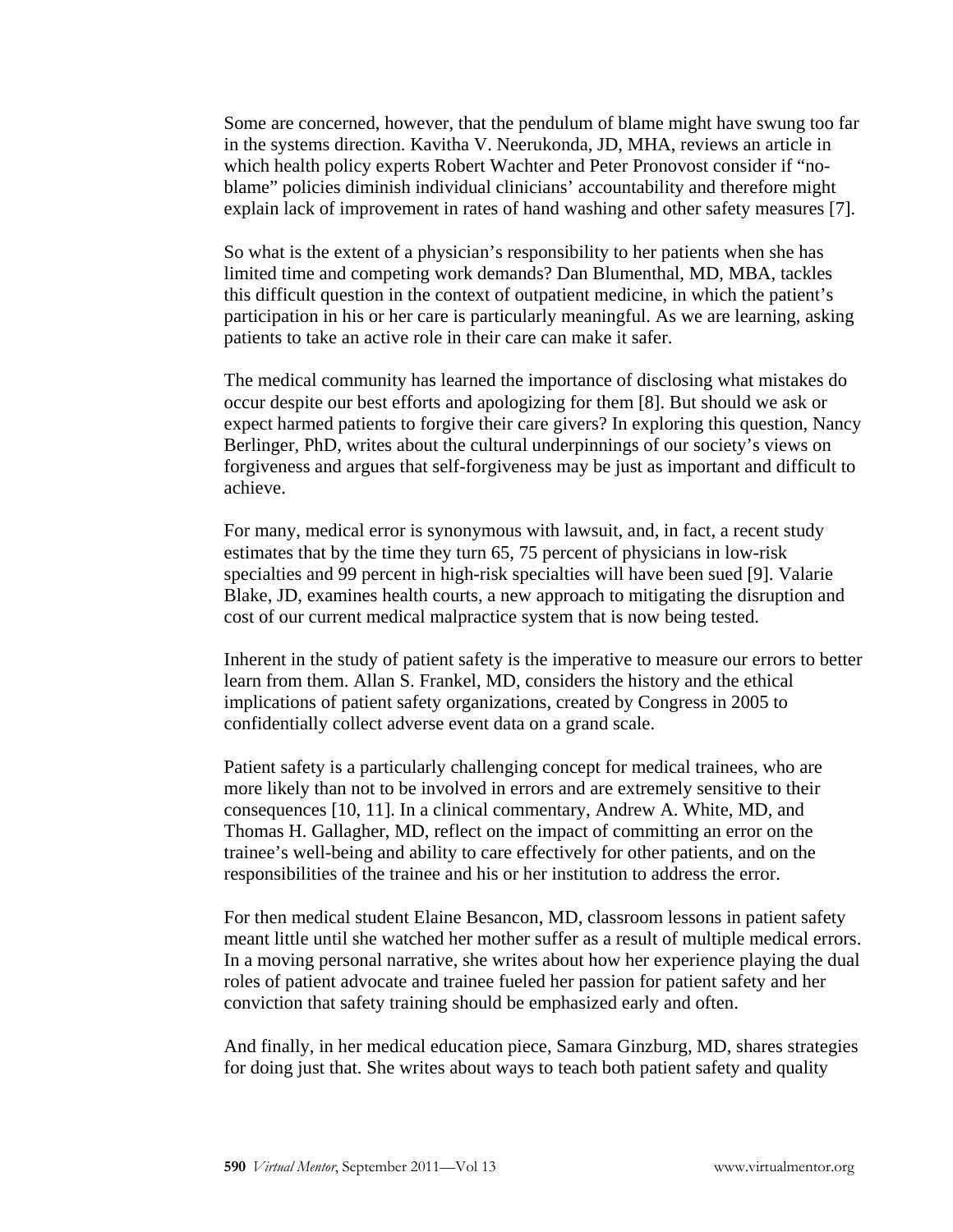improvement to medical students, based on her experience helping to create such a curriculum for a New York medical school that opened its doors last month.

Of course, there is much more to say about patient safety than we could fit in these (web)pages. Still, I hope that this issue will provoke discussion and help you to reexamine your own practice and that of your institution through the lens of safety.

## **References**

- 1. Kohn LT, Corrigan JM, Donaldson MS. *To Err is Human: Building a Safer Health System*. Washington, DC: National Academies Press; 1999.
- 2. Landrigan CP, Parry GJ, Bones CB, Hackbarth AD, Goldmann DA, Sharek PJ. Temporal trends in rates of patient harm resulting from medical care. *N Engl J Med*. 2010;363(22):2124-2134.
- 3. Classen DC, Resar R, Griffin F, et al. "Global trigger tool" shows that adverse events in hospitals may be ten times greater than previously measured. *Health Aff (Millwood)*. 2011;30(4):581-589.
- 4. Van Den Bos J, Rustagi K, Gray T, Halford M, Ziemkiewicz E, Shreve J. The \$17.1 billion problem: the annual cost of measurable medical errors. *Health Aff (Millwood)*. 2011;30(4):596-603.
- 5. Gandhi TK, Zuccotti G, Lee TH. Incomplete care—on the trail of flaws in the system. *N Engl J Med*. 2011;365(6):486-488.
- 6. Haynes AB, Weiser TG, Berry WR, et al. A surgical safety checklist to reduce morbidity and mortality in a global population. *N Engl J Med*. 2009;360(5):491-499.
- 7. Wachter RM, Pronovost PJ. Balancing "no blame" with accountability in patient safety. *N Engl J Med*. 2009;361(14):1401-1406.
- 8. Lazare A. Apology in medical practice: an emerging clinical skill. *JAMA*. 2006;296(11):1401-1404.
- 9. Jena AB, Seabury S, Lakdawalla D, Chandra A. Malpractice risk according to physician specialty. *N Engl J Med*. 2011;365(7):629-636.
- 10. Blumenthal D, Ganguli I. Patient safety: conversation to curriculum. *New York Times*. January 25, 2010. http://www.nytimes.com/2010/01/26/health/26error.html?adxnnl=1&adxnnlx =1313029478-+n5l+FTQrSxG0ULmNlzk7A. Accessed August 23, 2011.
- 11. White AA, Gallagher TH, Krauss MJ, et al. The attitudes and experiences of trainees regarding disclosing medical errors to patients. *Academic Medicine*. 2008;83(3):250-260.

Ishani Ganguli, MD PGY-1 Internal Medicine Massachusetts General Hospital Boston

Ishani Ganguli, MD, is a journalist and a first-year internal medicine resident at the Massachusetts General Hospital in Boston. She received a bachelor's degree in